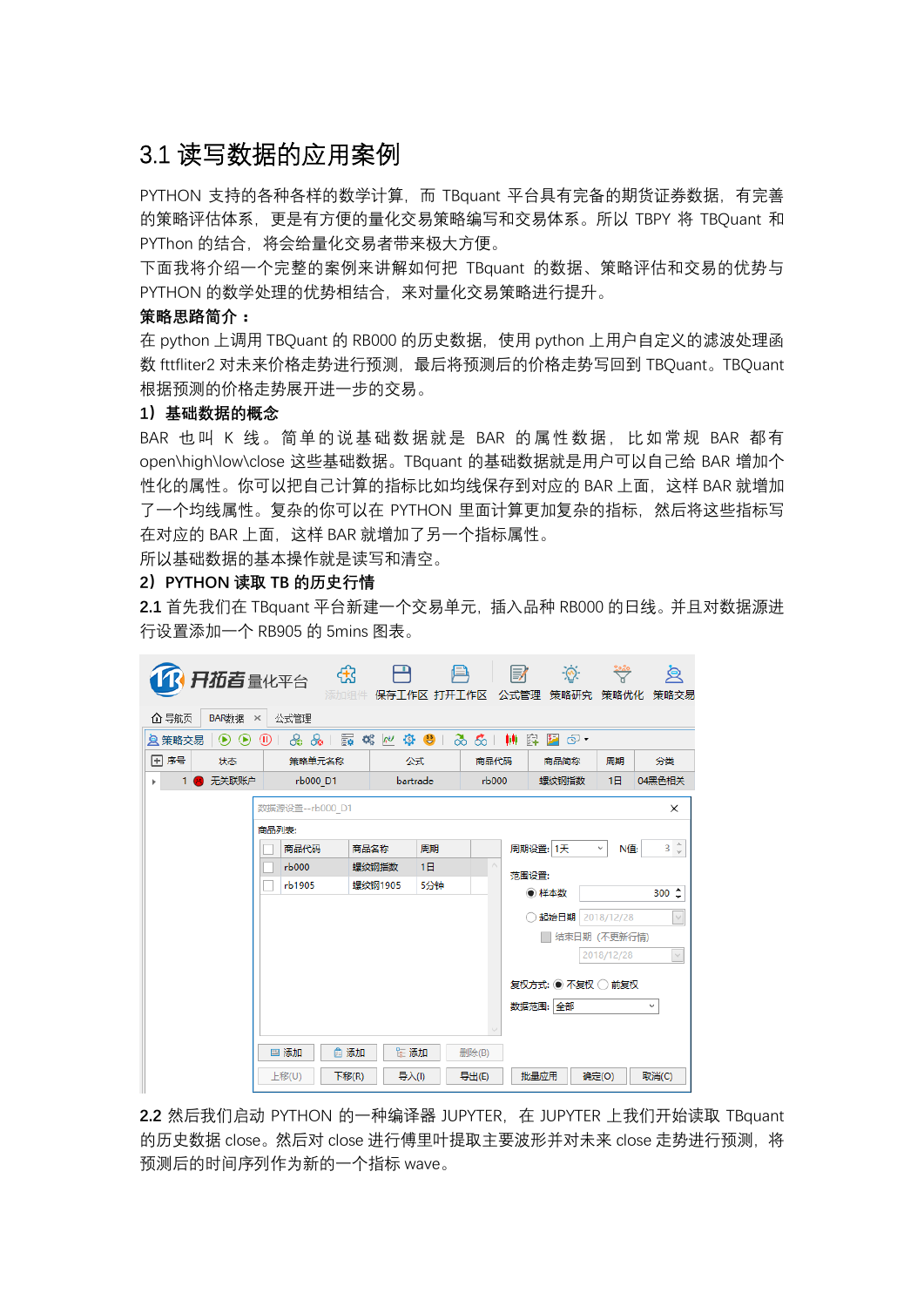## **PYTHON 代码如下:**

```
#初始化 TBPY 之前 必须先启动 tbquant
import tbpy
tbpy.init()
#设定品种周期,从 TBquant 读取历史行情数据
symbols=['rb000.SHFE']
freq='1d'
begintime=datetime.datetime.strptime('20181001','%Y%m%d')
endtime=datetime.datetime.strptime('20190101','%Y%m%d')
bars=tbpy.get_history(symbols, freq,begintime, endtime, fields=None, timeout='30s')
code=symbols[0]
ddrb=bars[code]
#调用 PYthon 函数完成滤波处理和价格预测
tn=10tx=ddrb['close'][:-tn]
[a,b,c]=fttfliter2(tx,3,tn,2)
3)PYTHON 将数学模型处理的结果写回 TBquant。
我们将 wave 指标写到对应的 BAR 上。PYTHON 代码如下:
#将预测的价格序列写回 TBquant,便于在 TBquant 上做交易
for i in range(ddrb['time'].shape[0]):
    tbpy.write_fundamental(code, "wave",ddrb['time'][i],float(c[i]))4)TBquant 读取基础数据,
进一步完成交易。
4)在 TBquant 里面读取 wave 指标,对下一天的交易方向给出判断,然后在 5mins 上完成
日内交易。
4.1 首先我们要编写一个 bartrade 的公式,代码如下。
   Params
     Numeric hllen(80);
   Vars
     Dic<Numeric> fft("wave"); //定义基础数据变量 fft,接收 PYTHON 写入的基础数据
   wave
     Numeric highline; //5mins 的高点通道
     Numeric lowline; //5mins 的低点通道
     Series<Numeric> fft2; <br> //5mins 的 fft2 变量, 接收日线图的 fft
     Global Numeric flag; //交易方向
   Events
   OnBar(ArrayRef<Integer> indexs)
   {
     //在日线图上画出 fft 指标
     range[0:0]
     {
      if(fft<>InvalidNumeric)
         PlotNumeric("fft",fft);
     }
    //在 5mins 图上进行小波段交易
```